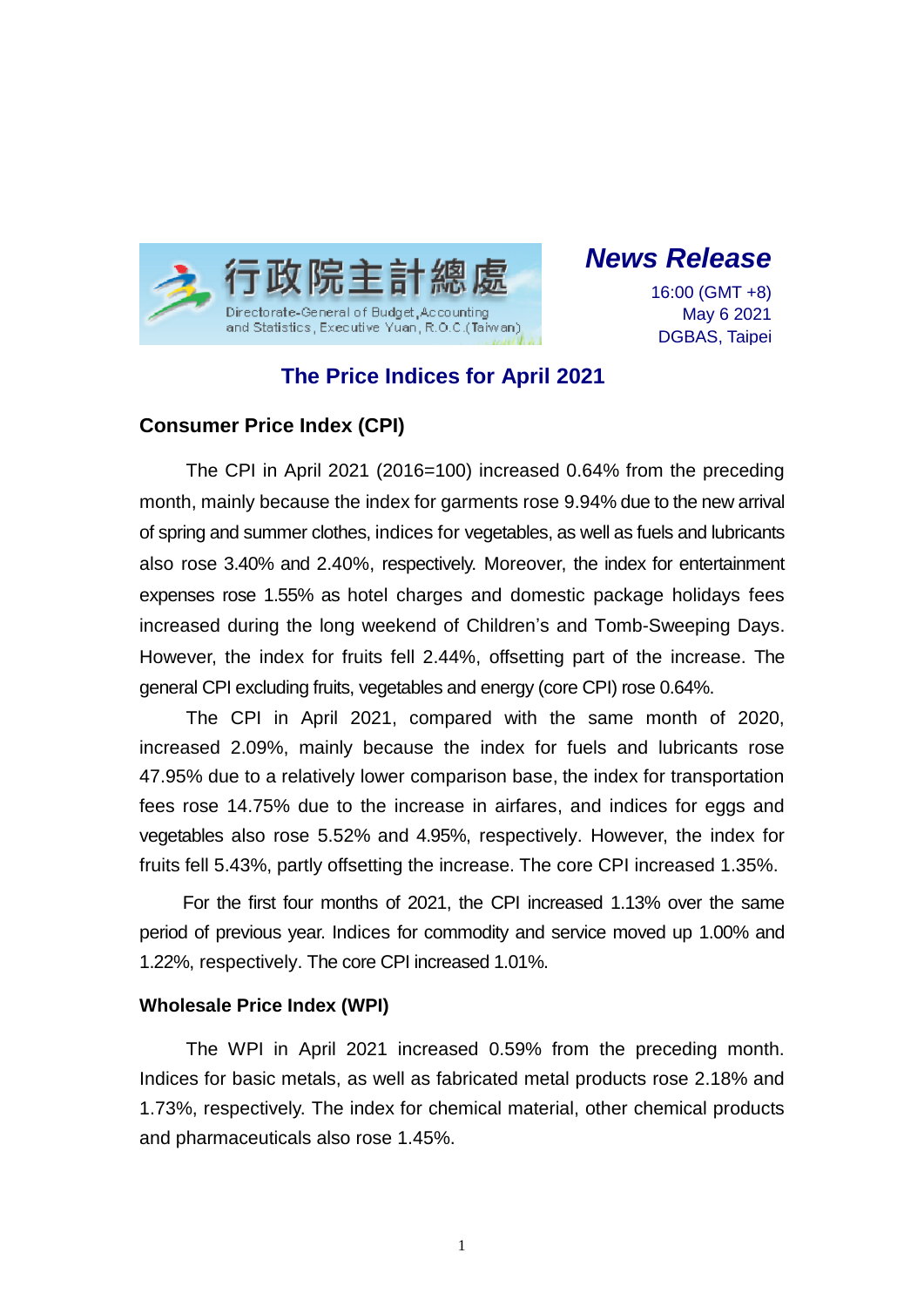The WPI in April 2021, compared with the same month of 2020, increased 9.62%. Indices for petroleum and coal products, as well as quarrying and mining products rose 89.50% and 57.21%, respectively. The index for chemical material, other chemical products and pharmaceuticals also rose 33.86%. Moreover, the index for basic metals rose 28.50%. However, the NTD appreciated 6.37% against the USD, partly offsetting the increase. The price index for domestic sales excluding imports (DPI) increased 13.23%, import price index (IPI) and export price index (EPI) also rose 11.97% and 5.13%, respectively.

For the first four months of 2021, the WPI increased 3.04% over the same period of previous year. The DPI, IPI, and EPI also rose 6.42%, 3.27%, and 0.38%, respectively.

#### **Producer Price Index (PPI)**

The PPI, the price index for products domestically produced, in April 2021 increased 1.02% from the preceding month. Indices for basic metals, as well as fabricated metal products both rose 2.68%. The index for chemical material, other chemical products and pharmaceuticals also rose 2.00%.